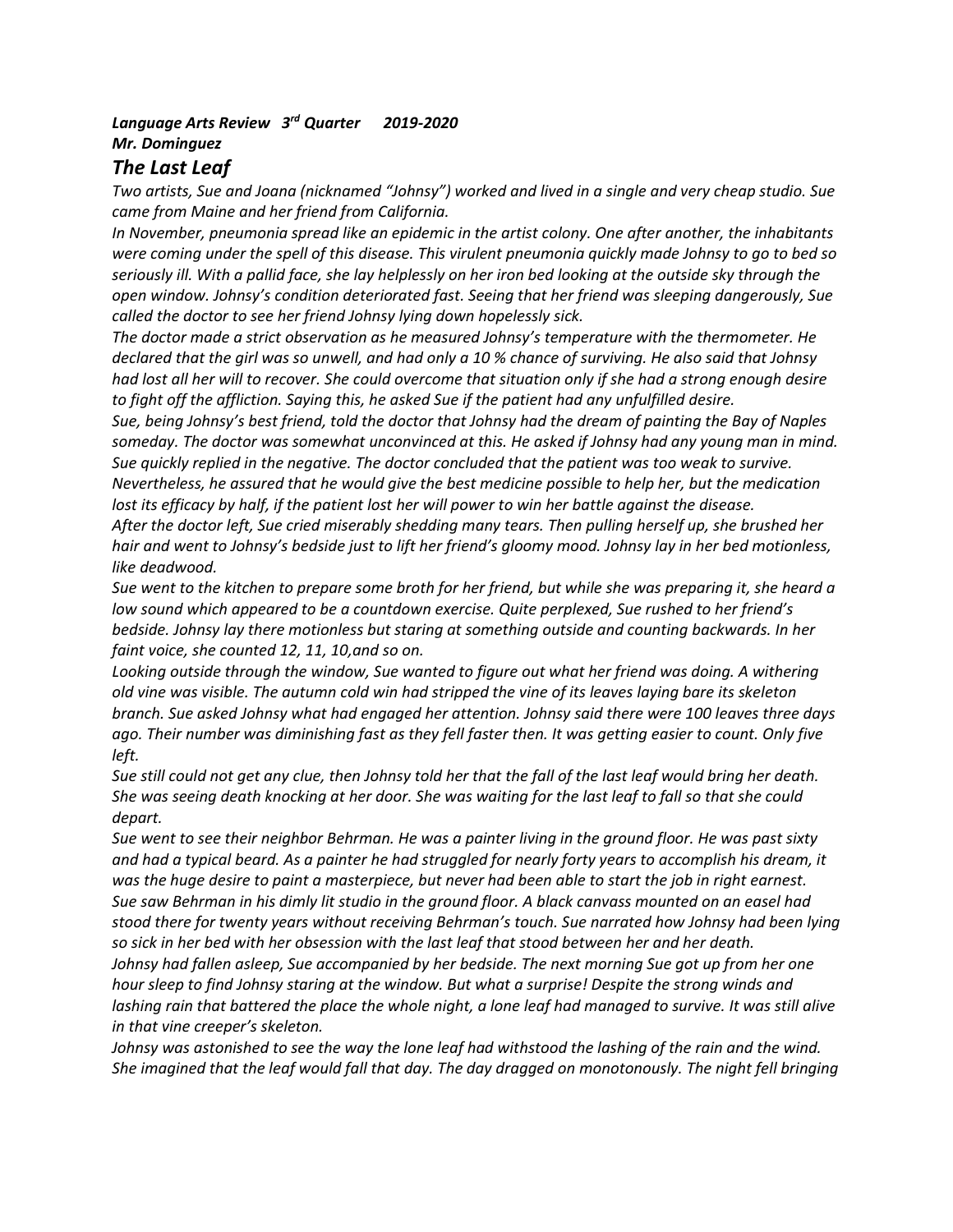*with it another spell of heavy rain and strong wind. The leaf appeared to defy the fury of the weather because it stayed attached to its stem. The leaf was still there.*

*Johnsy kept her gaze fixed on that unbeatable leaf. Then she called Sue out of the kitchen. There appeared to be a complete turned around in Johnsy's mood. She seemed to have realized her folly in giving up on her life when the single leaf stubbornly stayed put in its place. She was clearly expressing her repentance. She asked for a little broth and the mirror to see her face. She even wanted to sit up so she could see Sue working at the kitchen.*

*An hour passed. Johnsy recalled her desire to paint the Bay of Naples.* 

*The doctor came in the afternoon and told Sue that the patient had a much better chance of living than before. Then he said that he had to go downstairs to see another patient. That was Behrman. He was seriously sick with pneumonia, and his condition was really hopeless. He was shifted to the hospital to wait out his last hours.*

*The next day the doctor came back to visit Johnsy again and told her she had improved significantly. The doctor also announced them the terrible sad news of Behrman's death. Some days before, he had been found in his room in great pain. His shoes and clothes were completely drenched and cold. No one could know where Behrman had been in that wet night. A lantern and a ladder that had been dragged from its place, some scattered brushes, and a palette with green and yellow colors mixed on it. Saying this, Sue asked her friend to look out of the window, at the last ivy leaf on the wall. She asked Johnsy to think why the last leaf remained static unmoved by the winds. It was Behrman's masterpiece, the one he painted the night that the last leaf fell.*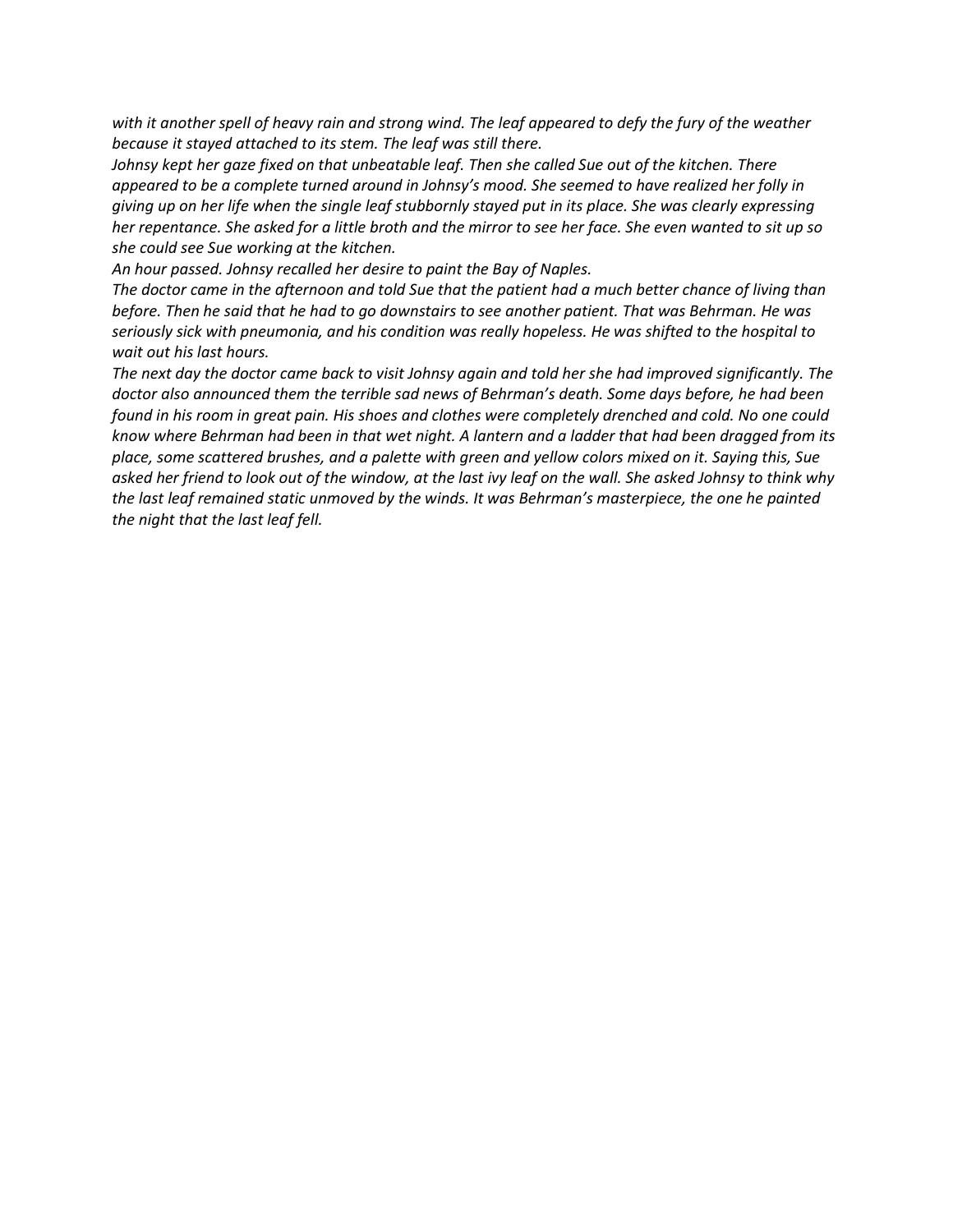## *Mr. Dominguez.*

# *Name: \_\_\_\_\_\_\_\_\_\_\_\_\_\_\_\_\_\_\_\_\_\_\_\_\_\_\_ Date: \_\_\_\_\_\_\_\_\_\_\_\_\_\_\_\_\_*

### *The Last Leaf.*

- *1- What disease does Johnsy have?*
	- o *A.\_\_\_\_ Flu*
	- o *B.\_\_\_\_ Cancer*
	- o *C.\_\_\_\_ Pneumonia*
	- o *D.\_\_\_\_ Cold*
- *2- [What is the difference between Johnsy and Sue?](https://www.proprofs.com/discuss/q/310171/what-is-the-difference-between-johnsy-and-sue)*
	- o *A.\_\_\_\_ Johnsy is a dreamer while Sue is a workaholic*
	- o *B.\_\_\_\_ Johnsy is a workaholic while Sue is a dreamer*
	- o *C.\_\_\_\_ Johnsy is ugly while Sue is pretty*
	- o *D.\_\_\_\_ Johnsy is a boy while Sue is a girl*
- *3. Mr.Berhman's dream is to paint a masterpiece*
	- o *A.\_\_\_\_ True*
	- o *B.\_\_\_\_ False*

#### *4. Where does the story take place?*

- o *A.\_\_\_\_ Study room*
- o *B.\_\_\_\_ Studio*
- o *C.\_\_\_\_ Cheap studio*
- o *D.\_\_\_\_ Expensive studio*

*5. Mr. Behrman died because of coronavirus*

- o *A.\_\_\_\_ True*
- o *B.\_\_\_\_ False*

*6. Johnsy has no will power to face life.*

- o *A.\_\_\_\_ True*
- o *B.\_\_\_\_ False*

*7. They live in \_\_\_\_\_\_\_\_\_\_\_\_\_\_\_*

- o *A.\_\_\_\_ different houses*
- o *B.\_\_\_\_ the same house.*
- o *C.\_\_\_\_ Village of Miami*
- o *D.\_\_\_\_ The New York village*